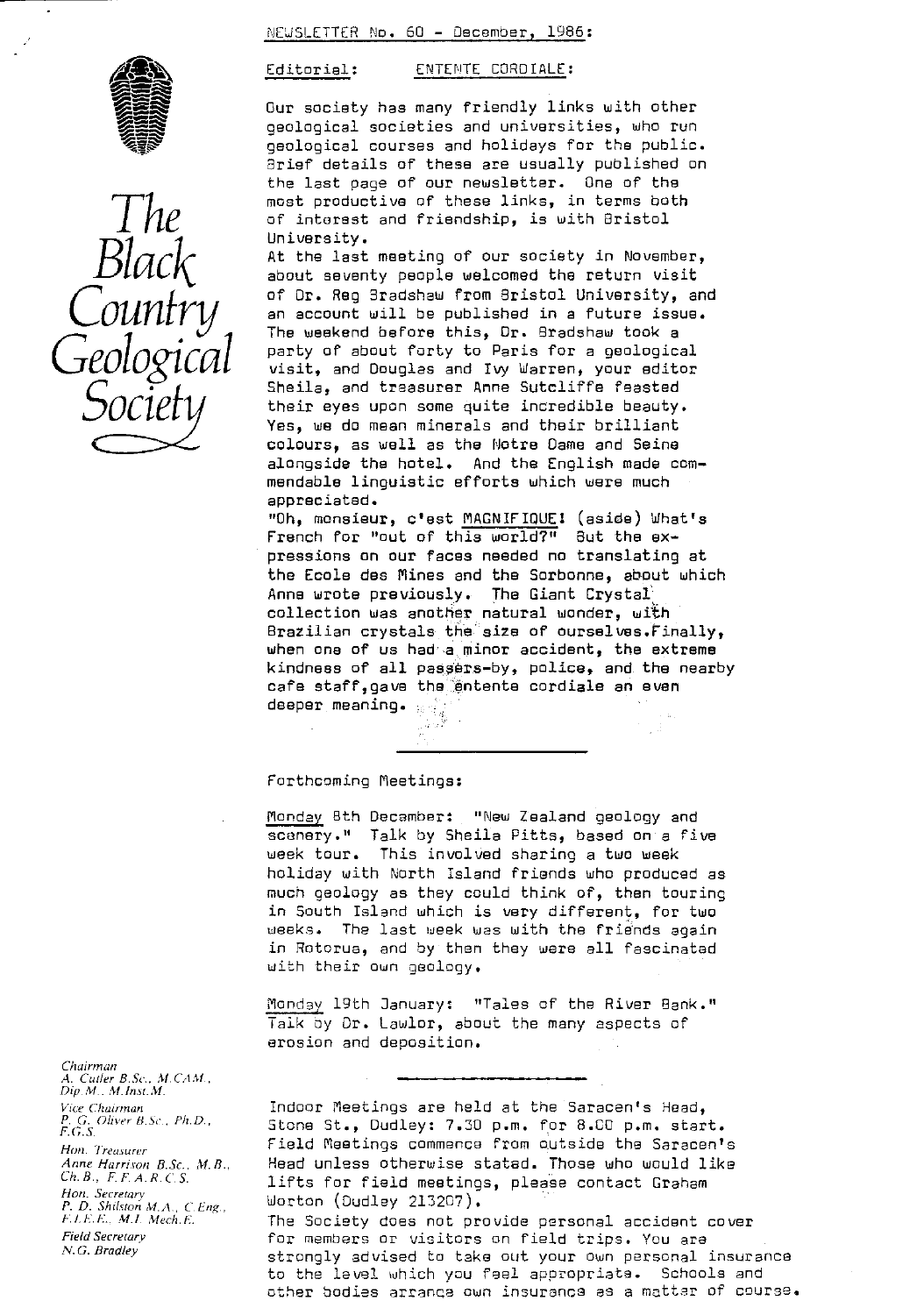sen boorm-er)see front sheet.<br>19th January)

Monday 19th February: "Green Rock **in** the Black Country." Talk by Colin Knipe, of Johnson, Poole & Bloomer, about large igneous intrusions in and below the Coal Measures, as proved in his own firm's investigations.

# Monday 16th March: AGM and buffet.

Sunday 19th April: Field trip to the Jurassic exposures of Hook Norton. Leader Mr. B. Boneham of the Geologists' Association, Midland Group.

Monday 11th May: Informal meeting on aspects of conservation. It is expected that there will be 20 minute talks by members of other organisations about their work, such as nature trails.

June: Weekend field trip (still to be arranged).

July: "Evolution of Fossils and the fossil. Record." Talk by Or. Derek Gobbett.

September: Talk by Professor Westbrook, Birmingham University.

October: Field trip.

November: "Geology & Philately." Talk by Dr. R. Bradshaw of Bristol University.

December: (to be arranged).

Weekend field trip to Llangollen: 28th-29th June, 1986. Leader Dr. Derek Gobbett, Birmingham University.

On a bright sunny morning in June, about twenty amateur geologists, including a good contingent of B.C.G.S. members, met at the first site.This was a road cutting showing a section in Silurian sediments of basin facies on the south side of the Berwyn anticline, and excellent three dimensional graptolites were found. We next visited an exposure of Caradocien slates, interbedded with

volcanic ashes, a complex structure with faulting and mineralisation, before having a pub lunch in Llangynog.

We explored the spoil heaps of Pen-y-Parc mine, which once exploited the mineralisation previously mentioned. Here good examples of galena, sphalerite, calcite and chalcopyrite were found. Travelling on over country lanes to Pandy, we inspected a good section through the Pandy ash in Pandy quarry on the way to our hotel in Llangollen. For those not too exhausted, an evening visit was arranged to the ruins of Castel Dinas Bran, with fine views of the Dee Valley and Eglwseg escarpment. On Sunday morning we drove east of Llangollen to a quarry of well bedded fine grained chert, probably a silicified mudstone, in the lower part of the Cefn-y-Fedw sandstone. Below this horizon were coarse sandstones with quartz pebbles from the escarpment overlooking the Vale of Llangollen. We then drove down the Panoramic Walk to an exposure of sandy limestone showing large-scale crossbedding, and then on to Trevor Rocks, *where* an almost complete cross section through the Carboniferous Limestone was exposed in old quarries

and some good fossils were found. Lunch followed at the Britannia Inn on the A452, and then we continued on to the Horseshoe Pass and the Clogau quarry. This quarry used to specialise in large slabs of slate for billiard tables. The bedding and cleavage of the Upper Silurian siltstones and slates are almost parallel. Some bedding planes are covered with flattened and distorted Orthoceras, and good examples were found. We then proceeded to World's End, where we saw Llandovery mudstones in the stream below the limestone crags, and followed a footpath through a small valley along a fault. Finally we walked down a forest track to investigate fossiliferous calcareous mudstone of the Ashgillian Cyr-y-gran beds. This was another highly successful and interesting field trip held in perfect weather, and our sincere thanks go to Derek Gohbett for leading it.

Chris Jowitt :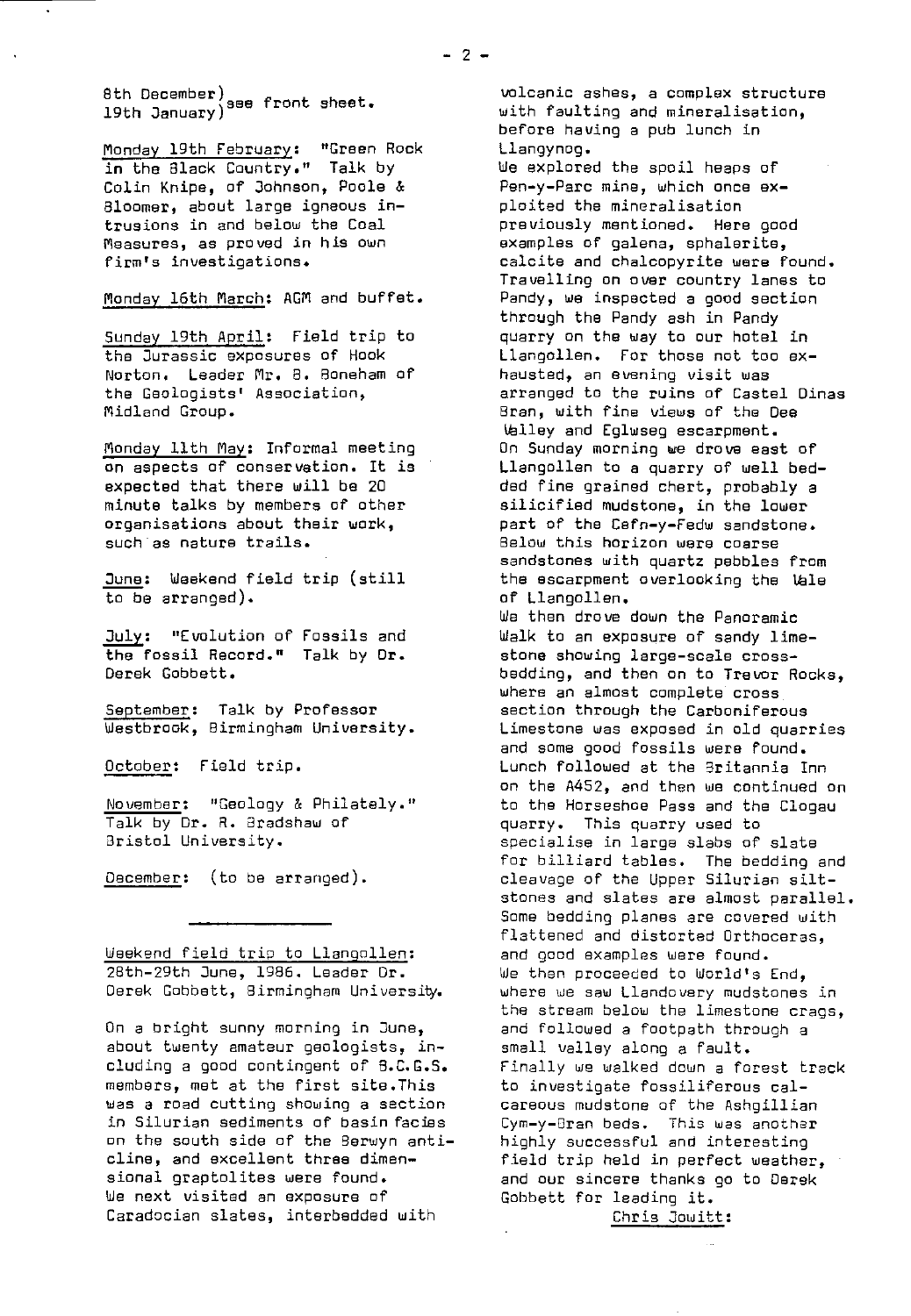8th December) see front sheet. 19th January)

Monday 19th February: "Green Rock in the Black Country." Talk by Colin Knipe, of Johnson, Poole & Bloomer, about large igneous intrusions in and below the Coal Measures, as proved in his own firm's investigations.

Monday 16th March: AGM and buffet.

Sunday 19th April: Field trip to the Jurassic exposures of Hook Norton, Leader Mr. 8. 8oneham of the Geologists' Association, Midland Group.

Monday 11th May: Informal meeting on aspects of conservation. It is expected that there will be 2D minute talks by members of other organisations about their work, such as nature trails.

June: Weekend field trip (still to be arranged).

July: "Evolution of Fossils and the fossil Record." Talk by Dr. Derek Gobbett.

September: Talk by Professor Westbrook, Birmingham University.

October: Field trip.

November: "Geology & Philately." Talk by Dr. R. Bradshaw of Bristol University.

 $December:$  (to be arranged).

Weekend field trip to Llangollen : 28th-29th June, 1986. Leader Dr. Derek Gobbett, Birmingham University.

On a bright sunny morning in June, about twenty amateur geologists, including a good contingent of 8.C.G.S. members, met at the first site.This was a road cutting showing a section in Silurian sediments of basin facies on the south side of the Berwyn anticline, and excellent three dimensional graptolites were found. We next visited an exposure of Caradocian slates, interbedded with

volcanic ashes, a complex structure with faulting and mineralisation, before having a pub lunch in Llangynog.

We explored the spoil heaps of Pen-y-Parc mine, which once exploited the mineralisation previously mentioned. Here good examples of galena, sphalerite, calcite and chalcopyrite were found. Travelling on over country lanes to Pandy, we inspected a good section through the Pandy ash in Pandy quarry on the way to our hotel in Llangollen. For those not too exhausted, an evening visit was arranged to the ruins of Castel Dinas Bran, with fine views of the Dee Ualley and Eglwseg escarpment. On Sunday morning we drove east of Llangollen to a quarry of well bedded fine grained chart, probably a silicified mudstone, in the lower part of the Cefn-y-Fedw sandstone. Below this horizon were coarse sandstones with quartz pebbles from the escarpment overlooking the Wale of Llangollen. We then drove down *the* Panoramic Walk to an exposure of sandy limestone showing large-scale crossbedding, and then on to Trevor Rocks, where an almost complete cross section through the Carboniferous Limestone was exposed in old quarries and some good fossils were found. Lunch followed at the Britannia Inn on the A452, and then we continued on to the Horseshoe Pass and the Clogau quarry. This quarry used to specialise in large slabs of slate for billiard tables. The bedding and cleavage of the Upper Silurian siltstones and slates are almost parallel. Some bedding planes are covered with flattened and distorted Orthoceras, and good examples were found. We then proceeded to World's End, where we saw Llandovery mudstones in the stream below the limestone crags, and followed a footpath through a small valley along a fault. Finally we walked down a forest track to investigate fossiliferous calcareous mudstone of the Ashgillian Cym-y-Bran beds. This was another highly successful and interesting field trip held in perfect weather, and our sincere thanks go to Derek Gobbett for leading it.

Chris Jowitt :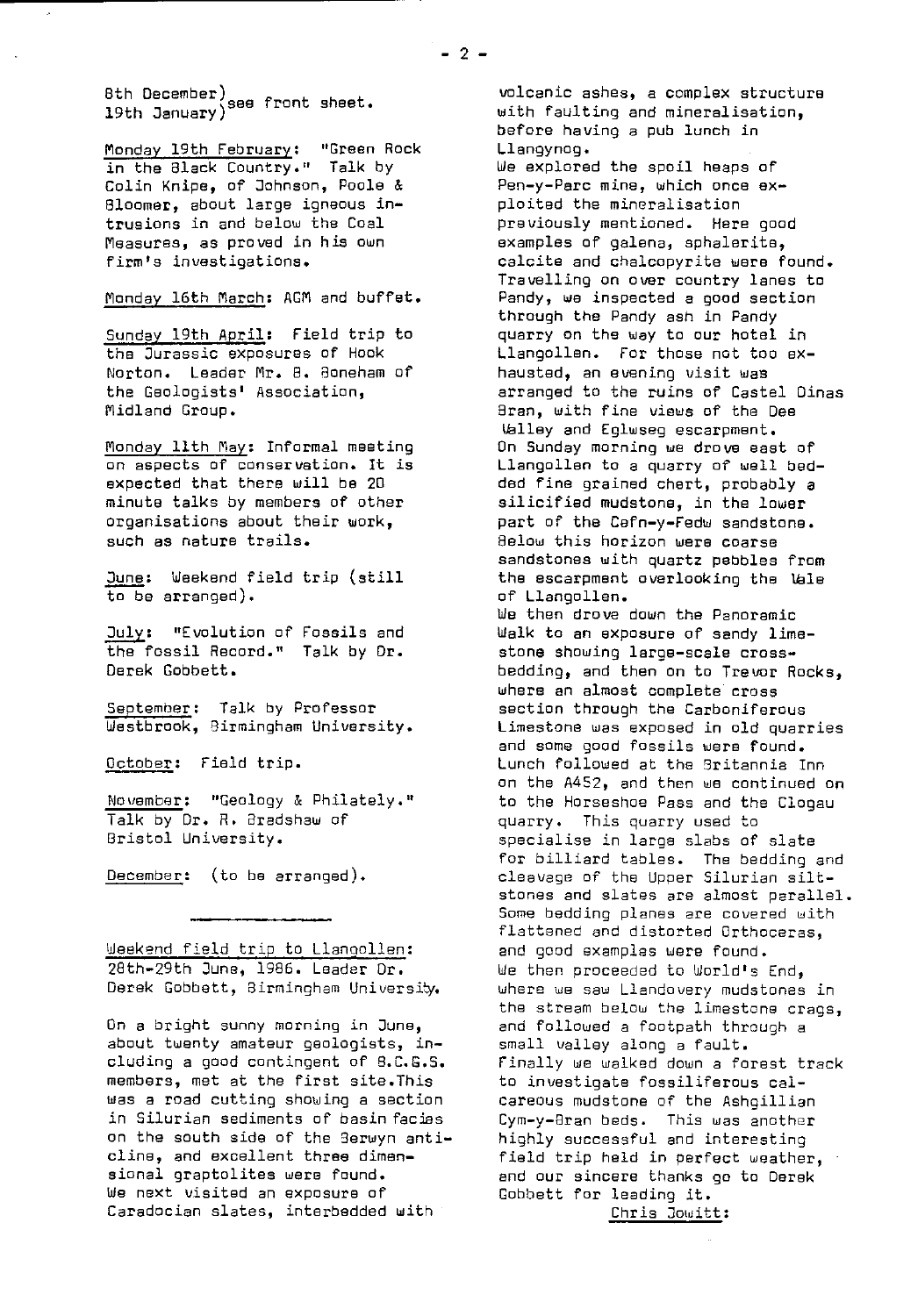P.S. And my thanks to you, Chris, for nobly doing a second write-up after the post failed to deliver the first.

Several people have since told me what a pleasant and interesting trip this was, and Derek Gobbett will be visiting us again mext year - Sheila.

## Field Meeting to Charnwood Forest , 7th September, 1986:

Dr. T. Pharoah, who led this meeting is a member of the Deep Geology Research Group of the British Geological Survey. Charnwood Forest is of particular interest to them as it is an area where "deep geology" comes to the surface, Charnwood's Precambrian rocks, formed over 600 million years ago, were covered by Keuper Marl in Permo-Triassic times; the marl covering is now being eroded and the original landscape of rugged Precambrian is once more exposed at the surface. It is likely that Precambrian strata underlie, at a deep level, large areas of the Midlands, so that we can see "deep geology" at first hand. The structure of the Precambrian strata is an anticline plunging in a SC direction, and Dr. Pharoah started at the eastern entrance to Bradgate Park (GR 542114) close to the anticlinal axis. Here there were exposures of Bradgate Tuffs - Precambrian volcanoclastic sediments - which showed a cleavage oblique to the anticline, perhaps indicating a later direction of pressure. Among many other interesting features in Bradgate Park, Dr. Pharoah pointed out the exposures of Markfieldite, a pink and green mottled diorite, near 3radgate House, and also the spectacular Sliding Stone Slump Sreccia near the War Memorial.

The next site was a quarry at The Brand (GR 536135) which was made to obtain roofing slates of the Swithland Creywacke formation. The useful slates formed a fairly narrow band, at a high angle of dip, towards the NE edge of the

Anticline.

After a stop at Beacon Hill (GR 510 148) to see the Beacon Hill Tuff formation - fine grained,silicified, ash deposits - we finished up at Morley Quarry (GR 476179). This is on the axis of the anticline, where the oldest Precambrian strata (the Blackbrook formation) are exposed, and for this reason it was selected by the British Geological Survey for their Geothermal Research Borehole, Dr. Pharaoh explained that the object was not to tap geothermal power at Charnwood, but to obtain general data about old Precambrian strata for use in other geothermal projects - again, "deep geology" at the surface. This excellent field meeting was complemented by brilliant sunny weather, and we are most grateful to Dr. Pharoah for leading it.

Paul Shilston: